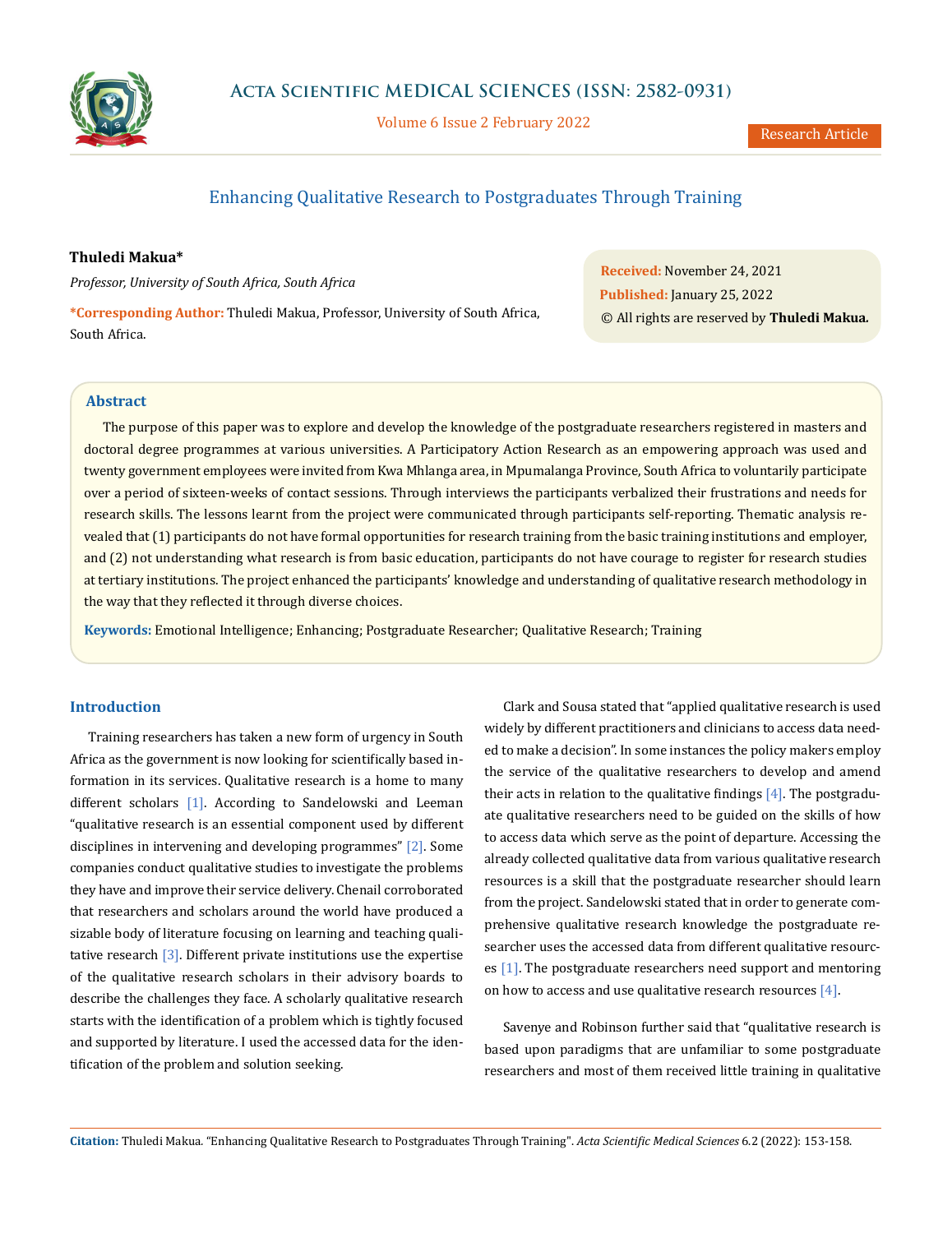research during their masters' studies". To the postgraduate researcher the word research draws mixed reactions as they were not familiar with research concepts that would enable them to interact effectively with research experts  $[5]$ . They find it difficult to generate a qualitative research idea that could enhance the development and improvement of services; an idea that could result from gaps in the literature, recommendations, and other studies' limitations.

Part of the qualitative skills that the postgraduate researcher needs to develop into is to be an emotionally intelligent qualitative researcher. The emotionally intelligent qualitative researcher is the researcher who demonstrates good self-reflection, active listener, empathetic to participants and provides a safe environment for the participants to share even the dangerous information. These are the skills that can help the postgraduate researchers to be competent in their research. Learning about emotional intelligence in qualitative research in Collins and Cooper words "reveals the intertwined emotions that both the researcher and the participant have". The qualitative researcher as the instrument, need to possess the emotions that will not evoke negative reactions from the participants during data collection  $[6]$ . Guiding the postgraduate researchers about the emotional intelligence will assist the postgraduate researchers to improve their fieldwork skills. The project intended to rigorously train the postgraduate researchers in using personal and social competency areas of emotional intelligence as they play basic roles in handling relationships during qualitative research.

Spiers, Paul, Jennings and Weaver reiterated that "Teaching undergraduate qualitative research can be challenging". Involving the postgraduate researchers themselves in planning their training is vital for the success of the project  $[7]$ . The participants' narratives during the interviews shaped the project and gave it the direction and plan of intervention. The postgraduate qualitative researchers needed basic technical skills offered through extended structured period. A period of one to two years with regular participation in research methods conferences enhances the postgraduate research skills. This is described mostly in Lave and Wenger's theory of situated learning  $[8]$ . The theory is influenced by two concepts: community of practice (CoP) and legitimate peripheral participation. In community of practice the participants engage themselves mutually in practices of qualitative research skill development. It was mentioned by Wenger, 1998 in Schulze that "As postgraduate researchers acquire the knowledge and skills of the practice, 154

they move to more central participation and eventually assume the role of experts" [9]. In legitimate peripheral participation the postgraduate researcher is guided from the periphery to the centre of qualitative research by being encouraged to participate actively during the sessions. Active participation in the form of home activities, presentations and accessing information from qualitative research resources move the postgraduate researchers from postgraduate without knowledge to postgraduate with knowledge level. In support of community of practice, the Constructivist learning theory concurs by saying that "learning is the process of constructing knowledge" [9]. In line with these theories the qualitative postgraduate researchers were referred to relevant information sources such as research methods conferences to acquire the qualitative research knowledge and skills of the practice. They were introduced to qualitative research resources such as books, articles, journals and a wide variety of internet resources to broaden their knowledge on qualitative research resources. The postgraduate researchers were guided on websites such as www.iiqm.ualberta. ca and www.ijqm.sagepub.com. Browsing through these websites empowers the knowledge of the postgraduate researchers as they get notifications about, amongst others, qualitative conferences, workshops, scholar programmes as well as the different articles authored by qualitative research scholars.

### **Purpose**

The purpose of this paper was to describe and explore the knowledge of the postgraduate qualitative researchers who aspired to conduct the qualitative research for their professional and postgraduate qualification. The postgraduate qualitative researchers were provided with the skills and knowledge as starting points of becoming skilful and informed qualitative researchers. The postgraduate researchers were guided to the appropriate use of qualitative methods by introducing them to qualitative approaches, methods of data collection, interviewing and observation, data analysis and reporting qualitative findings.

### **Methodology**

The research design used was Participatory Action Research. The design constituted the sample of twenty participants with minimum qualification of masters who volunteered from the government institutions to take part in the project. The sampling was not to achieve representativeness but to inductively explore the academic development through qualitative research and func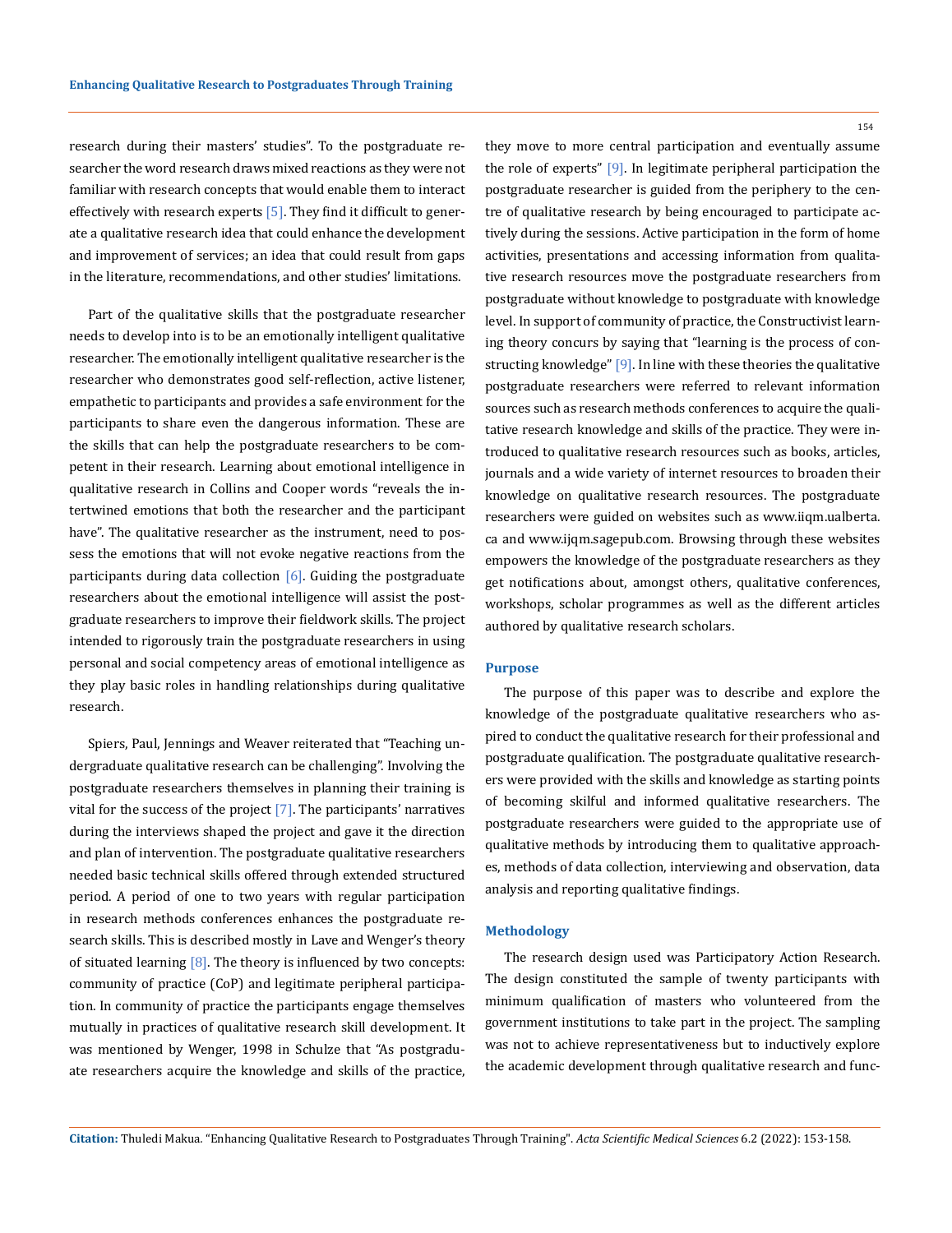tionality of the participants at the workplace. The government employees with the criterion of under masters' qualification and who intend to make a difference in their academic lives were purposefully selected. The ethical considerations were considered by getting the project approval from the University of South Africa and permission for the participants to partake was requested from the government institutions. The verbal consent was obtained from the participants. As participatory research project, in the form of lectures, anonymity amongst the participants was not easy to maintain as sharing of ideas during active participation in one class was encouraged even by the participants themselves.

Even though I made major reference to Spiers., *et al*. Qualitative Teaching Strategies, I used the DeLuca, Gallivan, and Kock five key steps of action research [10]:

- **Step 1:** Diagnosing the problem [10]. Pre-interview sessions were held and the participants narrated their need for development with regard to qualitative research methodologies. Formal individual interviews were conducted with participants at different areas of their choice. Keeping anonymity as to who said what during the interviews was not easy as the participants themselves discussed amongst themselves as part of recruiting each other. New information related to the interviews kept coming up during the lectures. The participants felt that this is the way of supporting and encouraging each other that they need development. They felt that unless they discuss and show each other their problems they may not come together into a project. Discussing openly was for their benefit.
- **Step 2:** Planning the action [10]. To meet their needs narrated during interviews, lectures with active participation were identified as the convenient mode of intervention. The project was divided into sixteen alternative weeks throughout the first year and nineteen weeks the second year. The participants chose the alternative weeks of contact sessions. Based on the dates chosen the programme was drawn and discussed with the participants.
- **Step 3:** Taking the action [10]. The lessons were facilitated in the form of lectures. Active participation was encouraged with the participants giving and discussing the experiences of their work places. It was easy to explain to the postgraduate researchers the five qualitative approaches (narrative, ethnography, phenomenology, case studies and grounded theory) using their experiences. At the end of each session home activities

were given to the participants to work at home and present at the following session. The participants were guided on developing a qualitative research enquiry from proposal drafting to reporting and preparing a paper for conference presentation. During the sessions the participants practiced how to develop a paper for presentation and at the end two papers for conference presentations were developed and presented in the International Caritas Consortium, 2015, South Africa. They were not only guided on how to develop a presentation paper but also on how to prepare for publications. Clark and Thompson warned that "we have rejections and frustrations journals less familiar with qualitative research" [11]. The Five Tips for Writing Qualitative Research were used to guide the postgraduate researchers on choosing the journal and submitting manuscripts [11].

- **Step 4:** Evaluating the results [10]. At the end of sixteen weeks the participants were requested to evaluate and discuss the project from day one to the end. The participants used paper and pen to self-report their lessons learnt from the project. They participants were asked to discuss what they learnt from the project. Papers were submitted to the researcher as a collected data for analysis and reporting.
- **Step 5:** Specifying lessons learned [10]. The participants' learned lessons were subjected to a normal qualitative data analysis. In qualitative research, data analysis occurs concurrently with data collection and in this study data analysis occurred concurrently with data collection and evaluation of lessons learnt was specified in the form of data analysis for the purpose of final reporting.

#### **Data analysis**

I used thematic analysis to analyse the data collected from the participants' right from the first day. I used this method to analyse both the audiotapes and the written responses the participants gave. The audiotapes contained the interviews from the beginning of data collection and the data analysis occurred concurrently with data collection. In the written responses the participants were narrating the lessons they learnt from the project. Thematic analysis was performed using an adapted Colaizzi, seven steps of analysis [12].

## **Step 1**

Acquiring a Sense of Each Transcript [12]. The audio tapes from all the interviews were repetitively listened to with the purpose

#### 155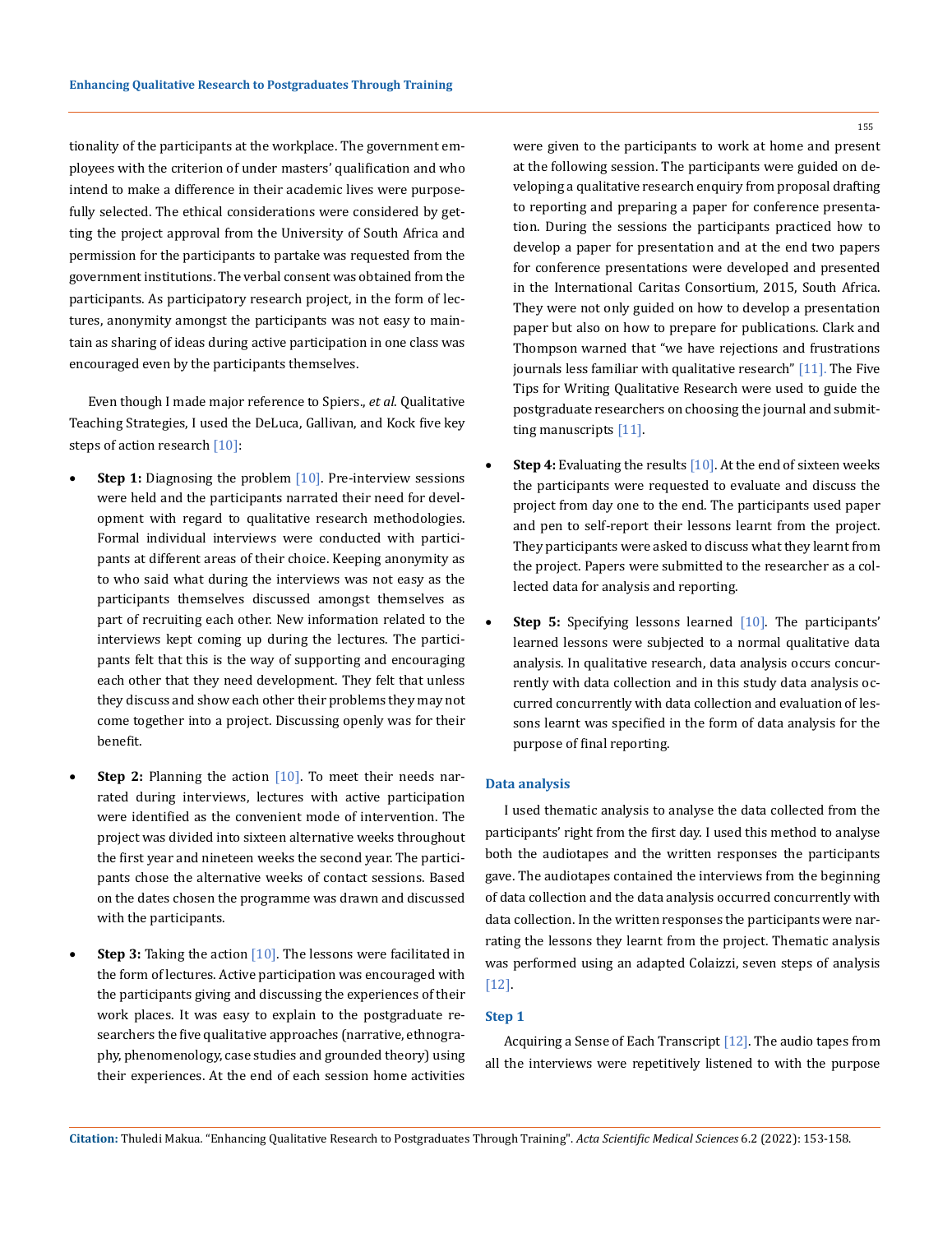of revealing the needs expressed. Sometimes the audiotapes were listened to four or five times. The written responses too were read to repetitively with the purpose of understanding the meanings in the words and sentences written. One participant commented during the interview that "I do not know where to start when I am expected to conduct a mini research". The participant here was echoing the frustrations they have as postgraduate researchers. In the evaluation of lessons learnt comments of satisfaction were narrated as participant one wrote: "I gained much about qualitative research like interviewing deeply to get the information from the participant".

It was not only gaining information, as the same participant continued below to say that she feels she can attempt to conduct research studies. "One developed much from the university context as of now I can do research studies of different problems that on comes across in life".

This was concurred by Schulze that as the participants gain confidence in what they have learnt they start to take the central position and become experts [9]. It was practice and active participation as seen this project that made participants feel that "now I can do research study".

### **Step 2**

Extracting Significant Statements<sup>12</sup>. The transcripts were read several times with the purpose of identifying and extracting significant statements. There was no understanding of what qualitative research is as participant fourteen said "I heard that there is qualitative and quantitative but I do not know which is which". Hearing such comments from the interviews the researcher facilitated the presentations in most simplified manner as the participant commented as follows in the lessons learnt: "I have attended only one lecture but from the session I have gained a lot of information that made it easier for me to understand what qualitative research is. Initially I did not".

The information was presented in the simplified manner to enable the postgraduate researchers to follow and differentiate the qualitative concepts from quantitative studies.

### **Step 3**

Formulating meanings  $[12]$ . As I was formulating the meanings out of the significant statements, the researcher was, according to Streubert and Carpenter observing own personal emotions that may influence the significant statements related to the experiences [13]. Each significant statement was studied very carefully to determine a sense of its meaning. Participant sixteen echoed her fear of research by saying: "I heard that research is difficult you cannot just understand it easily". I used the participants' examples to simplify the descriptions of qualitative concepts and approaches. From the lessons learnt the participants proposed that the project should continue the following year as they felt that they needed more information for them to understand what qualitative research is. Participant five wrote: "I would like us to continue with the classes next year".

Participant five was motivated by participant eleven who wrote that "Unisa contacts helped me a lot. I was motivated by Dr Makua on qualitative research and I even managed to present my research at International Caritas Conference".

Participant eleven continued to indicate that even though she had Masters Degree, the information received from the project was more beneficial. She echoed her satisfaction by saying: "when we started the research contact sessions with the Unisa team I did not think I can be able to conduct qualitative study anymore because I really struggled to complete my first research where I completed my MCur in nursing management".

## **Step 4**

Theme clusters [14]. After I had formulated meanings from the significant statements, the formulated meanings were used to develop the themes (Table 1). Two themes emerged.

| <b>Themes</b>                            |
|------------------------------------------|
| No formal basic research training        |
| Courage to register for research studies |

**Table 1:** Themes.

### **Step 5**

Exhaustive description [12]. In this study the researcher presented the themes into an exhaustive description of the participants' needs.

### **Step 6**

Statement of identification  $[12]$ . The participants' personal perceptions of research were a unique combination of not having proper basic training in research and fear of failing if they attempt postgraduate studies.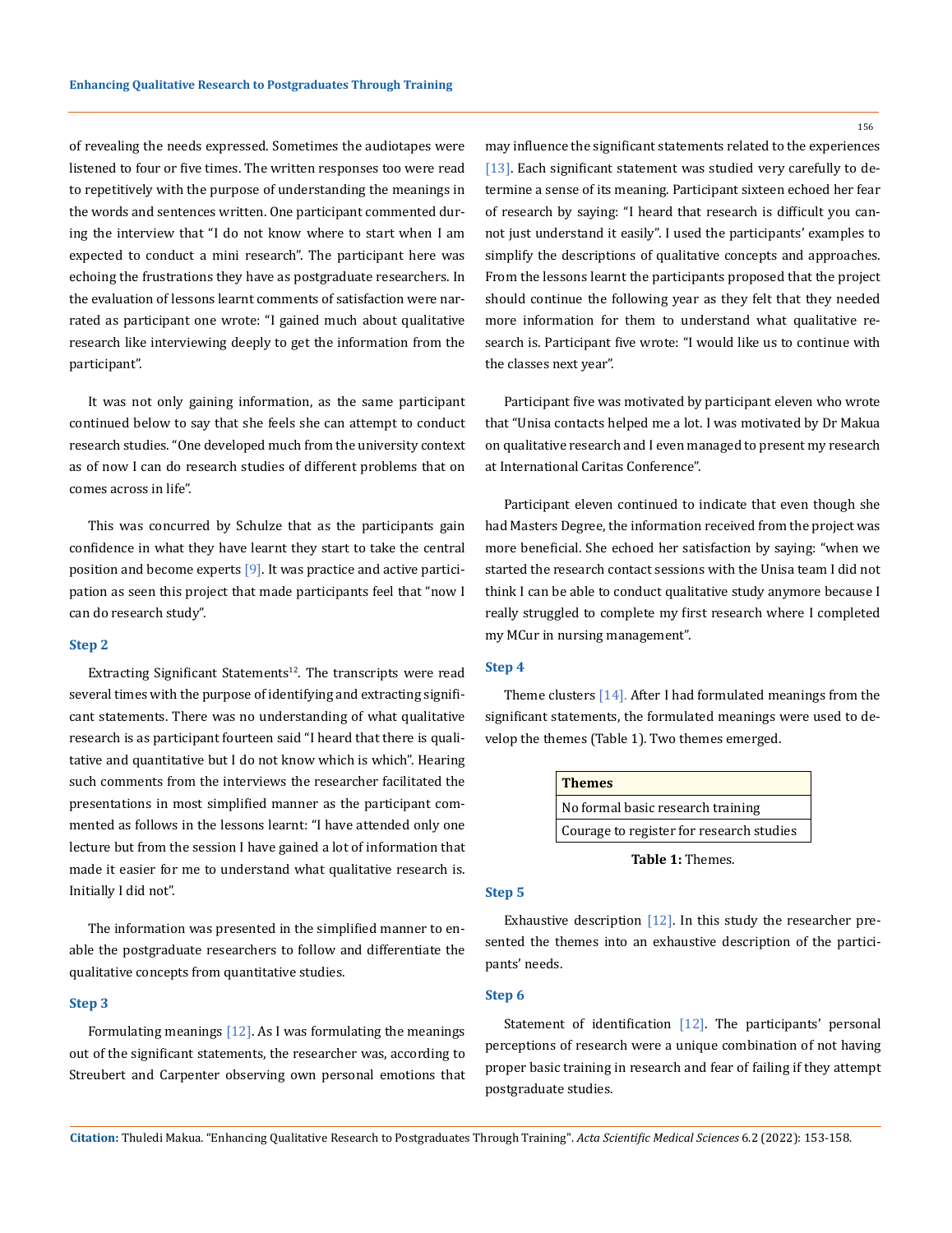#### **Step 7**

Participant verification [12]. In accordance with Colaizzi, statement, in this study, trustworthiness was ensured by verifying the findings of the project with the participants. The participants were satisfied with the project findings and interventions.

## **Results and Discussions**

## **Theme 1: No formal basic research training**

The participants narrated that "research during my under graduation studies was just a chapter; I did not write an examination on research methodology". With such comments from the participants, the sessions were structured in such a way that they get an opportunity to discuss and write home activities as a form of practice. In accordance with constructivist learning theory, active involvement of the participants in the qualitative sessions' activities made them feel they have improved in their research skills. They narrated that they experienced their lack of research skills when the employer expected them to conduct a scholarly inquiry for service improvement.

It was during the interview that one participant indicated that she completed her Masters degree but she was not so sure of the methodology used. The participant said: "I do not remember well but I think I used quantitative…..mmmh what is the difference… quantitative and qualitative?" The participant feels that her supervisor hurried her to finish her studies by saying: "it is just that my supervisor did not give me time to understand as she complained that I am taking too long to complete my study".

#### **Theme 2: Courage to register for research studies**

Having no knowledge of what research is all about many participants do not have courage to risk registering post-graduation studies. They have fear of failing after committing a lot of money. The project simplified the research methodology as participant eight said: "now I can differentiate between the research designs". As stated by Wenger that as the participants gain research skills they contact other university lecturers and that afforded them the opportunity to cross boundaries to other research methodologies.

The participants felt that they have gained knowledge and insight in qualitative research processes as participant nineteen said: "I wish I had this knowledge during my under graduate studies". The participant continued writing about the lessons learnt by saying: "the presence of Unisa facilitators has really made a great impact on the knowledge I had. They put the information in a simple and understandable way giving also relevant examples that were more informative".

Not only simplifying research to them as participant eight wrote, but also demonstrating to them the differences between qualitative research and quantitative data collection. Different data collection methods that distinguish qualitative from quantitative research such as interviewing, observation, note taking were demonstrated to the participants. Participant thirteen commented how she benefitted, specifically about data collection and sampling by saying: "I have learned that it is possible to be directed by another person to get information from the other person (snowball) when collecting data".

Seasoned qualitative researchers are mindful of their emotions throughout the research process  $[6]$ . Participants wrote that they learnt that it is the relationship and emotions that the researcher creates that influence the data collection: "it assisted us to know that as a researcher I should create rapport with participants so as to gain information and also believes, culture and behaviour should not sort of influence the decisions from participants".

This was concurred by Collins and Cooper by saying: "Qualitative scholars assume that important quality of a researcher is characterised by self-awareness and better social interactions" [6]. It is of course Luttrell who further stated that emotional reflexivity and social interactions are important skills in qualitative research [14]. The qualitative researcher creates therapeutic and trustworthy environment for the participant to feel free and safe to narrate the experiences [15].

## **Conclusion**

The aim of the project was to train the postgraduate researchers in qualitative research skills. Collins and Cooper stated that "many postgraduate researchers either deny their feelings or struggle to identify those feelings about their research needs" [6]. From the findings it can be concluded that the project was generally successful in reaching its objectives.

In this project learning was an active process as described by the Constructivist learning theory. The participants volunteered to partake in the project for the purpose of their academic development and performance appraisal by their employer. Active par